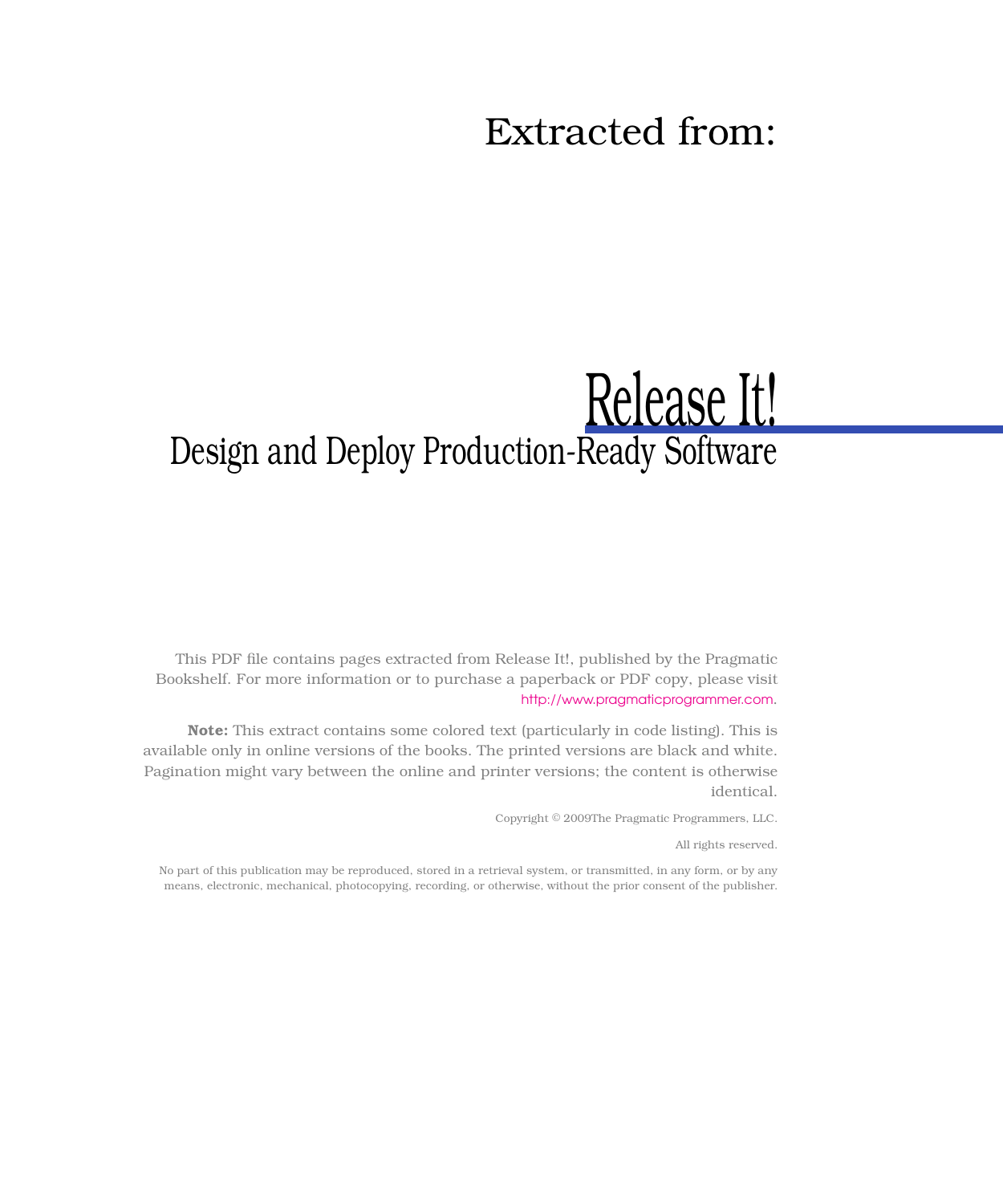

# Release It!

Design and Deploy Production-Ready Software



Michael T. Nygard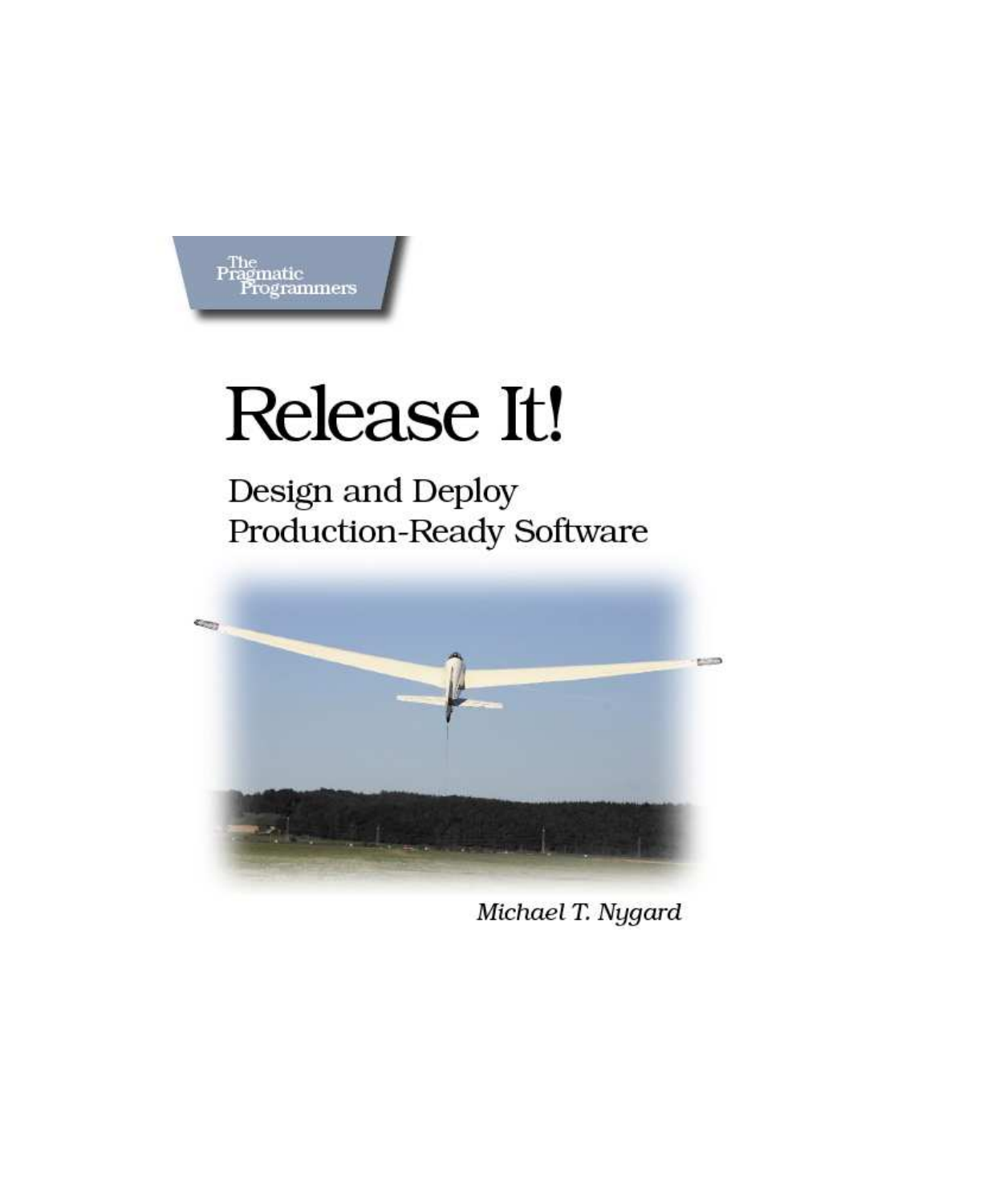

Many of the designations used by manufacturers and sellers to distinguish their products are claimed as trademarks. Where those designations appear in this book, and The Pragmatic Programmers, LLC was aware of a trademark claim, the designations have been printed in initial capital letters or in all capitals. The Pragmatic Starter Kit, The Pragmatic Programmer, Pragmatic Programming, Pragmatic Bookshelf and the linking *g* device are trademarks of The Pragmatic Programmers, LLC.

Every precaution was taken in the preparation of this book. However, the publisher assumes no responsibility for errors or omissions, or for damages that may result from the use of information (including program listings) contained herein.

Our Pragmatic courses, workshops, and other products can help you and your team create better software and have more fun. For more information, as well as the latest Pragmatic titles, please visit us at

<http://www.pragmaticprogrammer.com>

Copyright © 2007 Michael T. Nygard.

All rights reserved.

No part of this publication may be reproduced, stored in a retrieval system, or transmitted, in any form, or by any means, electronic, mechanical, photocopying, recording, or otherwise, without the prior consent of the publisher.

Printed in the United States of America.

ISBN-10: 0-9787392-1-3 ISBN-13: 978-0-9787392-1-8 Printed on acid-free paper. P3.0 printing, February 2009 Version: 2009-3-27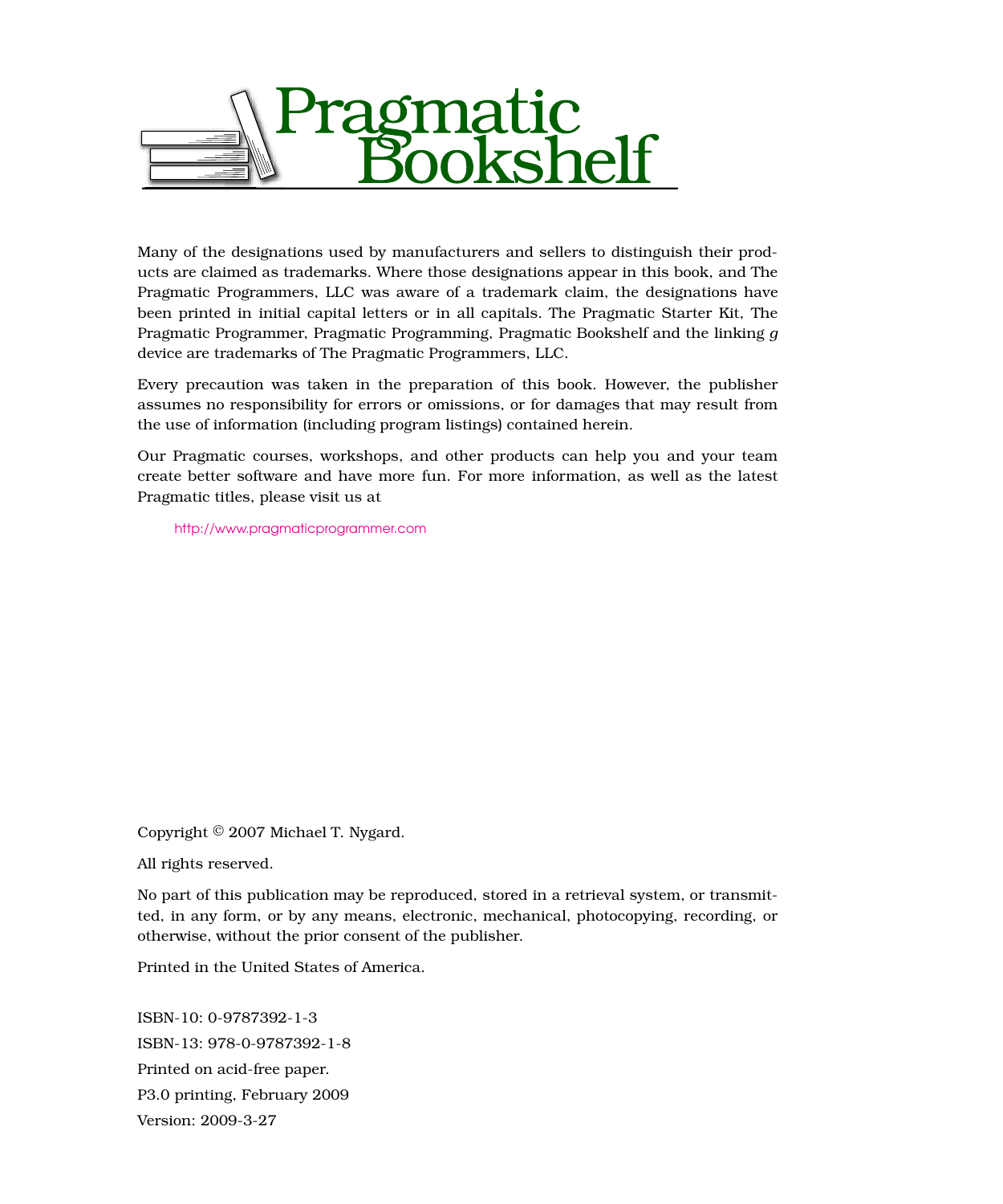### Chapter 7

# Case Study: Trampled by Your Own Customers

### 7.1 Countdown and Launch

After years of work, the day of launch finally arrived. I had joined this huge team (more than three hundred in total) nine months earlier to help build a complete replacement for this retailer's online store, content management, customer service, and order-processing systems. Destined to be the company's backbone for the next seven years, it was already more than a year late when I joined the team. For the previous nine months, I had been in crunch mode: taking lunches at my desk and working late into the night. Minnesota winter will test your soul even under the best of times. Dawn rises late, and dusk falls early. None of us had seen the sun for months. It often felt like an inescapable Orwellian nightmare. We had crunched through spring, the only season worth living here for. One night I went to sleep in winter, and the next time I looked around, I realized summer had arrived.

After nine months, I was still one of the new guys. Some of the development teams had crunched for more than a year. They had eaten lunches and dinners brought in by the client every day of the week. Even today, some of them still shiver visibly remembering turkey tacos.

Today, however, was the day of triumph. All the toil and frustration, the forgotten friends, and the divorces were going to fade away after we launched.

The marketing team—many of whom hadn't been seen since the requirements-gathering meetings two years earlier—gathered in a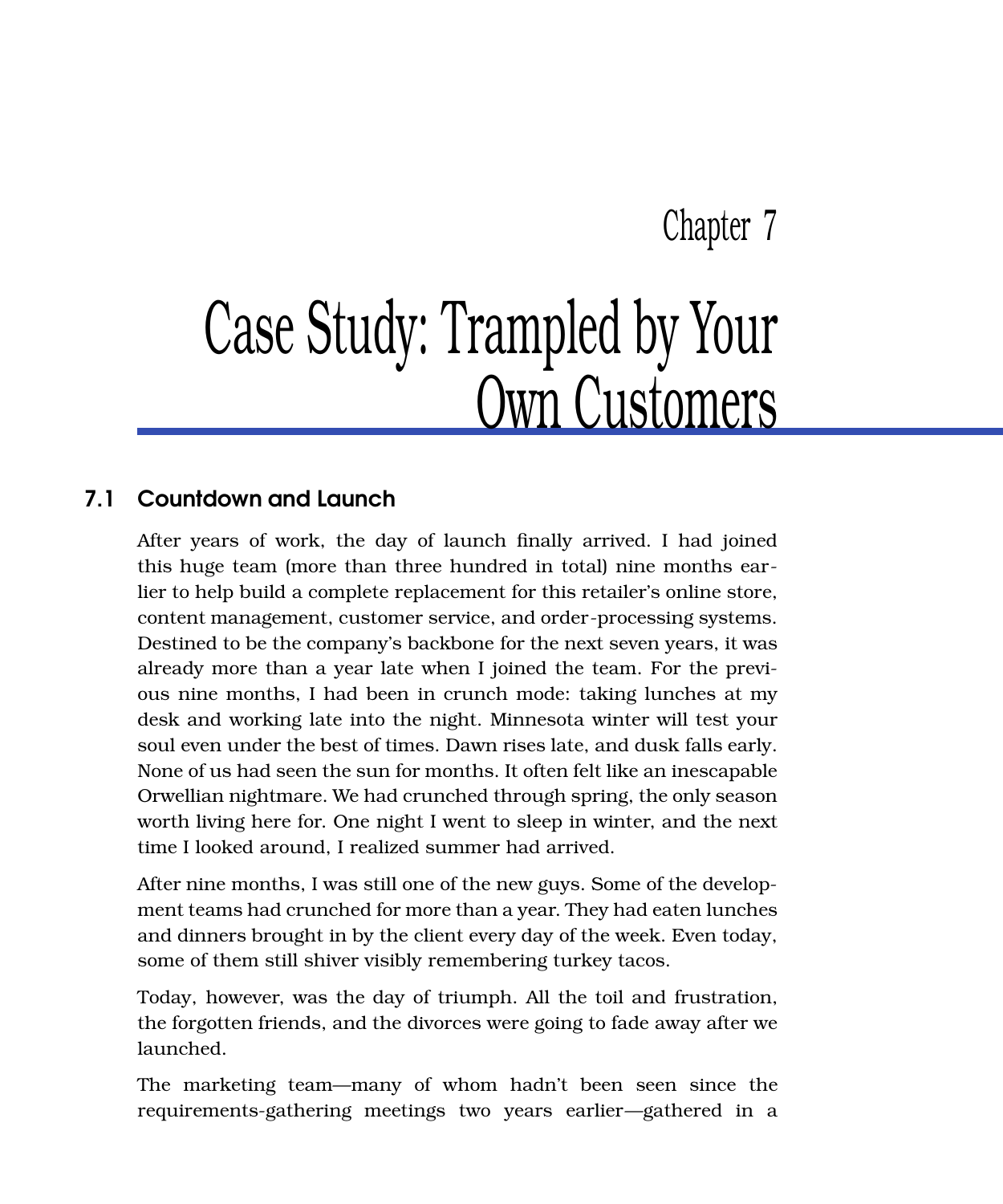grand conference room for the launch ceremony, with champagne to follow. The technologists who had turned their vague and ill-specified dreams into reality gathered around a wall full of laptops and monitors that we set up to watch the health of the site.

At 9 a.m., the program manager hit the big red button. (He actually had a big red button, which was wired to an LED in the next room where a techie clicked Reload on the browser being projected on the big screen.) The new site appeared like magic on the big screen in the grand conference room. Where we lurked in our lair on the other side of the floor, we heard the marketers give a great cheer. Corks popped. The new site was live and in production.

Of course, the real change had been initiated by the CDN.<sup>1</sup> They had *CDN: Content Delivery* a scheduled update to their metadata set to roll out across their network at 9 a.m. Central time. The change would propagate across the CDN's network of servers, taking about eight minutes to be effective worldwide. We expected to see traffic ramping up on the new servers starting at about 9:05 a.m. (The browser in the conference room was configured to bypass the CDN and hit the site directly, going straight to what the CDN calls the "origin servers." Marketing people aren't the only ones who know how to engage in smoke and mirrors.) In fact, we could immediately see the new traffic coming in to the site.

*Network, also known as an "edge network". An accelerator that caches images and static content near the browser. This removes up to 80% of requests from your site's web servers.*

By 9:05 a.m., we already had 10,000 sessions active on the servers.

At 9:10 a.m., more than 50,000 sessions were active on the site.

By 9:30 a.m., there were 250,000 sessions active on the site. Then, the site crashed.

### 7.2 Aiming for QA

To understand why the site crashed so badly, so quickly, we must take a brief look back at the three years leading up to that point.

<sup>1.</sup> In fact, the CDN had given the world a sneak preview of the new site the Saturday before our Monday launch. Somehow, the metadata change was entered incorrectly, and the origin server switch took place on Saturday afternoon. From the time when an executive at the client noticed the new site was visible (and taking orders!) with its partially loaded content until we identified the CDN as the cause of the problem took about an hour. It was then another hour to get the change reversed and propagated across the CDN's network. Oops!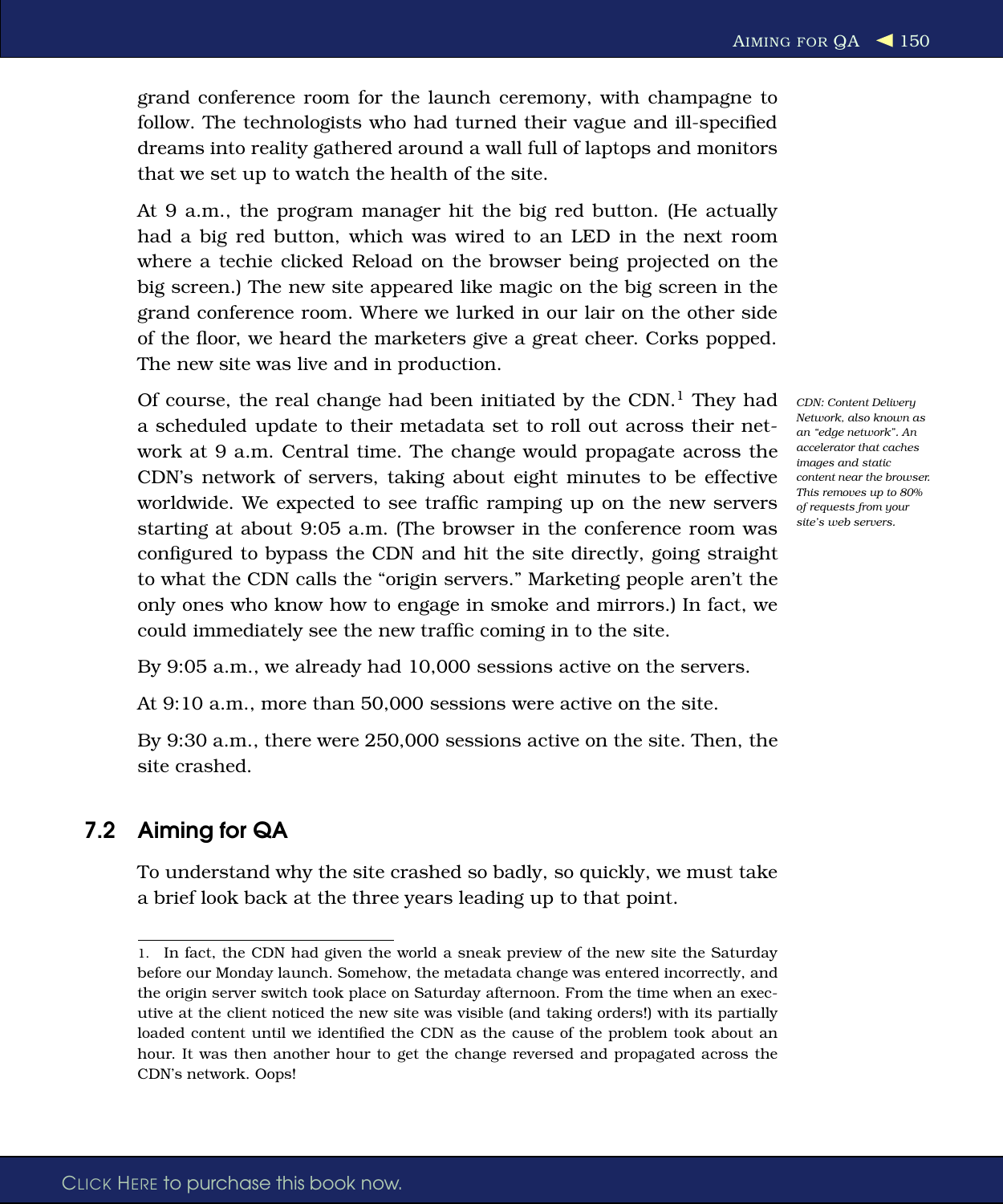Every website project is really an enterprise integration project.

It's rare to see such a greenfield project these days, for a number of good reasons. For starters, there's no such thing as a website project. Every one is really an enterprise integration project with an HTML interface. Most

projects have at least some kind of back end with which they must integrate. When the back end is being developed along with the front end, you might think the result would be a cleaner, better, tighter integration. It's possible that could happen, but it doesn't come automatically; it depends on Conway's law. The more common result is that both sides of the integration end up aiming at a moving target.

Replacing the entire commerce stack at once also brings a significant amount of technical risk. If the system is not built with the stability patterns, it probably follows a typical tightly coupled architecture. In such a system, the overall probability of system failure is the joint probability that any one component fails.

Even if the system is built with the stability patterns (this one wasn't), a completely new stack means that nobody can be sure how it will run in production. Capacity, stability, control, and adaptability are all giant question marks.

Early in my time on the project, I realized that the development teams were building everything to pass testing, not to run in production. Across the fifteen applications and more than five hundred integration points, every single configuration file was written for the integrationtesting environment. Hostnames, port numbers, database passwords: all were scattered across thousands of configuration files. Worse yet, some of the components in the applications assumed the QA topology, which we knew would not match the production environment. For example, production would have additional firewalls not present in QA. (This is a common "penny-wise, pound-foolish" decision that saves a few thousand dollars on network gear but costs more in downtime and failed deployments.) Furthermore, in QA, some applications had just one instance that would have several clustered instances in production. In many ways, the testing environment also reflected outdated ideas about the system architecture that everyone "just knew" would be different in production. The barrier to change in the test environment was high enough, however, that most of the development team chose to ignore the discrepancies rather than lose one or two weeks of their daily build-deploy-test cycles.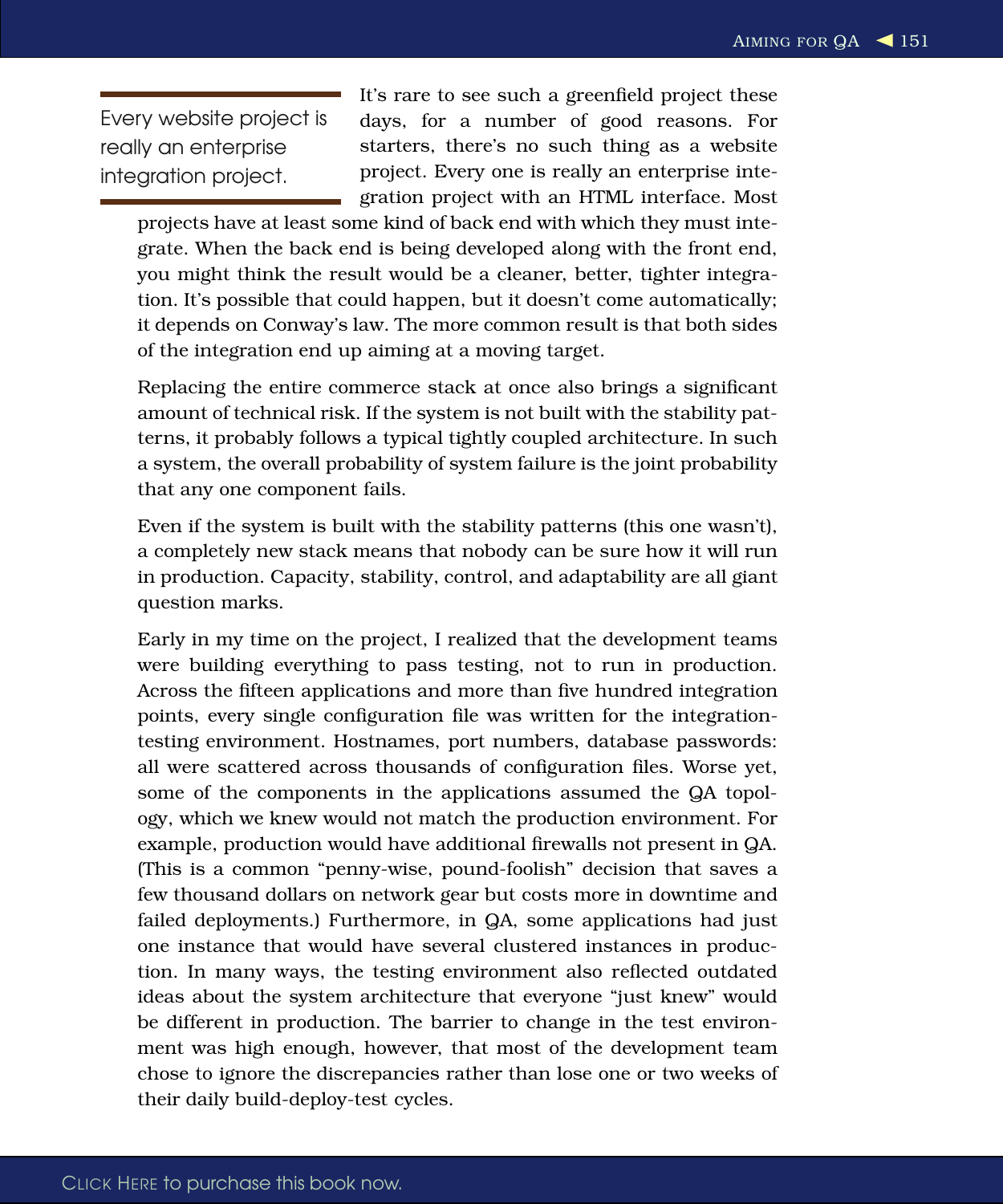### Conway's Law

In a Datamation article in 1968, Melvin Conway described a sociological phenomenon: "Organizations which design systems are constrained to produce designs whose structure are copies of the communication structures of these organizations." It is sometimes stated colloquially as, "If you have four teams working on a compiler, you will get a four-pass compiler."

Although this sounds like a Dilbert cartoon, it actually stems from a serious, cogent analysis of a particular dynamic that occurs during software design. For an interface to be built within or between systems, Conway argues, two people must—in some fashion—communicate about the specification for that interface. If the communication does not occur, the interface cannot be built.

Note that Conway refers to the "communication structure" of the organization. This is usually not the same as the formal structure of the organization. If two developers embedded in different departments are able to communicate directly, that communication will be mirrored in one or more interfaces within the system.

I've found Conway's law useful in a proscriptive mode creating the communication structure that I wanted the software to embody—and in a descriptive mode—mapping the structure of the software to help understand the real communication structure of the organization.

Conway's original article is available on the web at the author's site <http://www.melconway.com/research/committees.html>.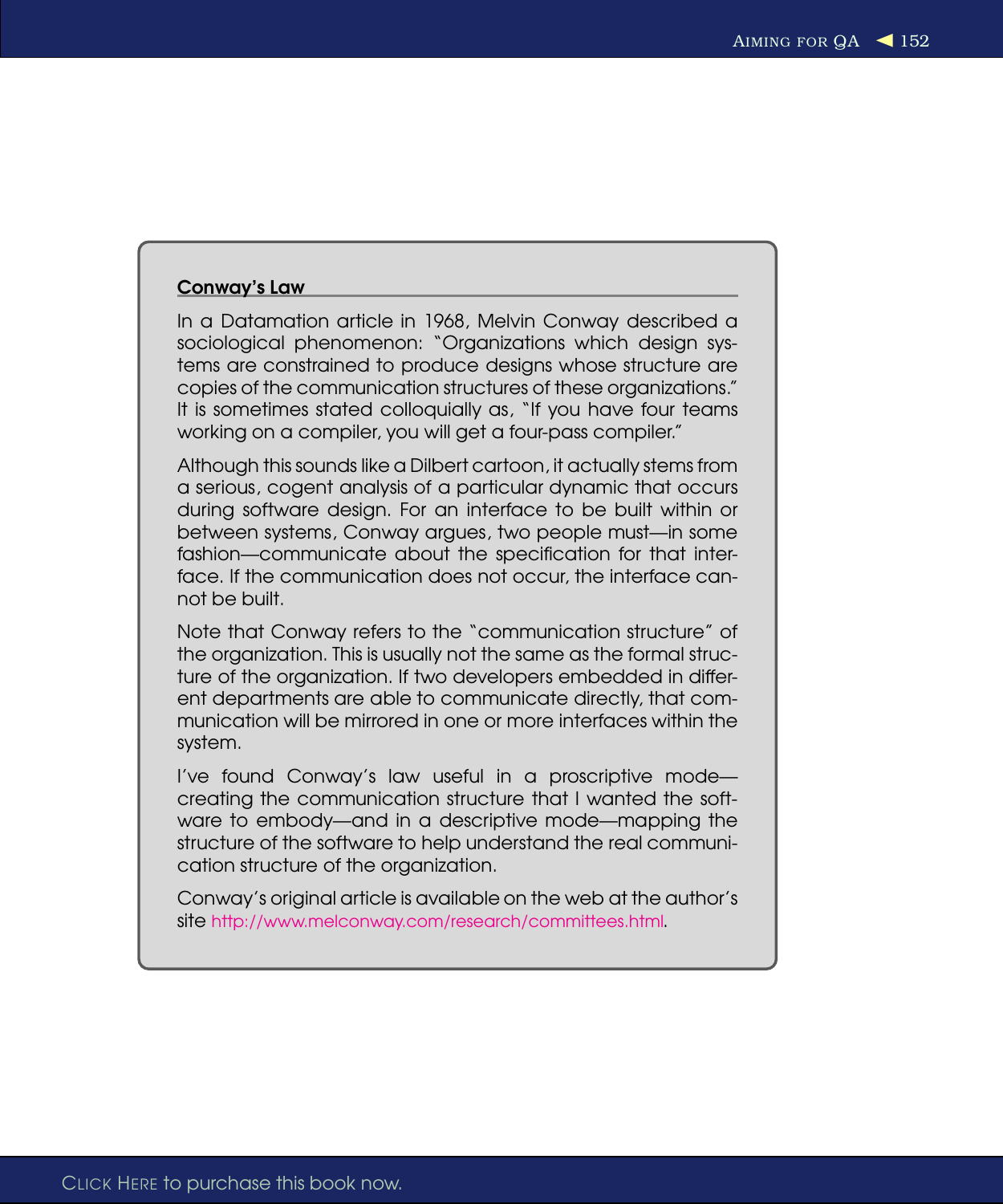When I started asking about production configurations, I thought it was just a problem of finding the person or people who had already figured these issues out. I questioned, "What source control repository are the production configurations checked into?" and "Who can tell me what properties need to be overridden in production?"

Sometimes when you ask questions but don't get answers, it means nobody knows the answers. At other times, though, it means nobody wants to be seen answering the questions. On this project, it was some of both.

I decided to compile a list of properties that looked as if they might need to change for production: hostnames, port numbers, URLs, database connection parameters, log file locations, and so on. Then I hounded developers for answers. A property named "host" is ambiguous, especially when the host in QA has five applications on it. It could mean "my own hostname," it could mean "the host that is allowed to call me," or it could mean "the host I use to launder money." Before I could figure out what it should be in production, I had to know which it was.

Once I had a map of which properties needed to change in production, it was time to start defining the production deployment structure. Thousands of files would need changes to run in production. All of them would be overwritten with each new software release. The idea of manually editing thousands of files, in the middle of the night, for each new release was a nonstarter. In addition, some properties were repeated many, many times. Just changing a database password looked as if it would necessitate editing more than a hundred files across twenty servers, and that problem would only get worse as the site grew.

Faced with an intractable problem, I did what any good developer does: I added a level of indirection. The key was to create a structure of overrides that would remain separate from the application code base. The overrides would be structured such that each property that varied from one environment to the next existed in exactly one place. Then each new release could be deployed without overwriting the production configuration. These overrides also had the benefit of keeping production database passwords out of the QA environment (which developers could access) and out of the source control system (which anyone in the company could access), thereby protecting our customers' privacy.

In setting up the production environment, I had inadvertently volunteered to assist with the load test.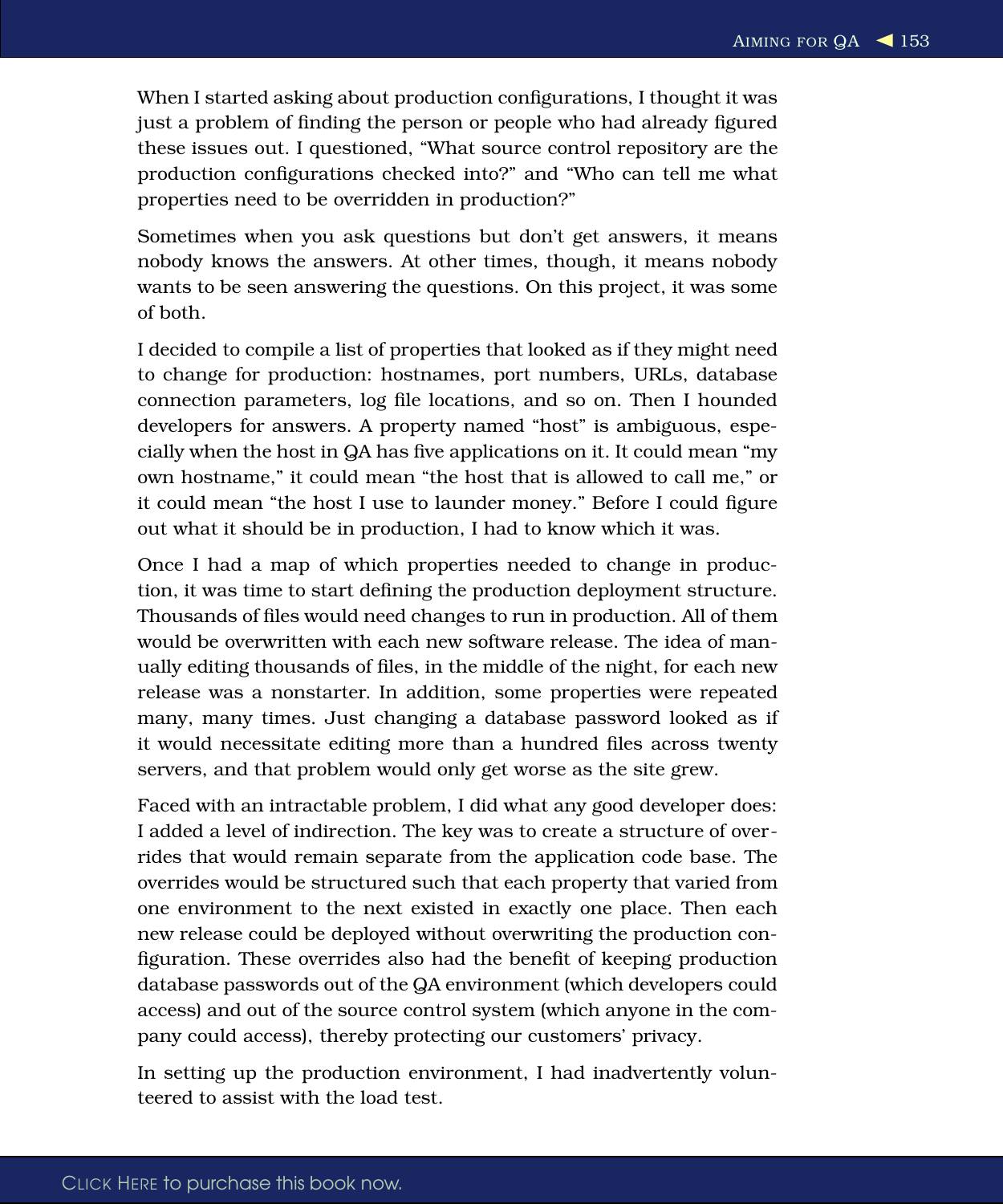### 7.3 Load Testing

With a new, untried system, the client knew that load testing would be critical to a successful launch. The client had budgeted a full month for load testing, longer than I had ever seen. Before the site could launch, marketing had declared that it must support 25,000 concurrent users.

Load testing is usually a pretty hands-off process. You define a test plan, create some scripts (or let your vendor create the scripts), configure the load generators and test dispatcher, and fire off a test run during the small hours of the night. The next day, after the test is done, you can analyze all the data collected during the test run. You analyze the results, make some code or configuration changes, and schedule another test run. Time elapsed before the next test: about three or four days.

We knew that we would need much more rapid turnaround. So, we got a bunch of people on a conference call: the test manager, an engineer from the load test service, an architect from the development team, a DBA to watch database usage, and me (monitoring and analyzing applications and servers).

Load testing is both art and science. It is impossible to duplicate real production traffic, so you use traffic analysis, experience, and intuition to achieve as close a simulation of reality as possible. Traffic analysis gives you nothing but variables: browsing patterns, number of pages per session, conversion rates, think time distributions, connection speeds, catalog access patterns, and so on. Experience and intuition help you assign importance to different variables. We expected think time, conversion rate, session duration, and catalog access to be the most important drivers. Our first scripts provided a mix of "grazers," "searchers," and "buyers." More than 90% of the scripts would view the home page and one product detail page. These represented bargain hunters who hit the site nearly every day. We optimistically assigned 4% of the virtual users to go all the way through checkout. On this site, as with most ecommerce sites, checkout is one of the most expensive things you can do. It involves external integrations (CCVS, address normalization, inventory checks, and available-to-purchase checks) and requires more pages than almost any other session. A user who checks out often accesses twelve pages during the session, whereas a user who just scans the site and goes away typically hits no more than seven pages. We believed this mix of virtual users would be slightly harsher on the systems than real-world traffic would be.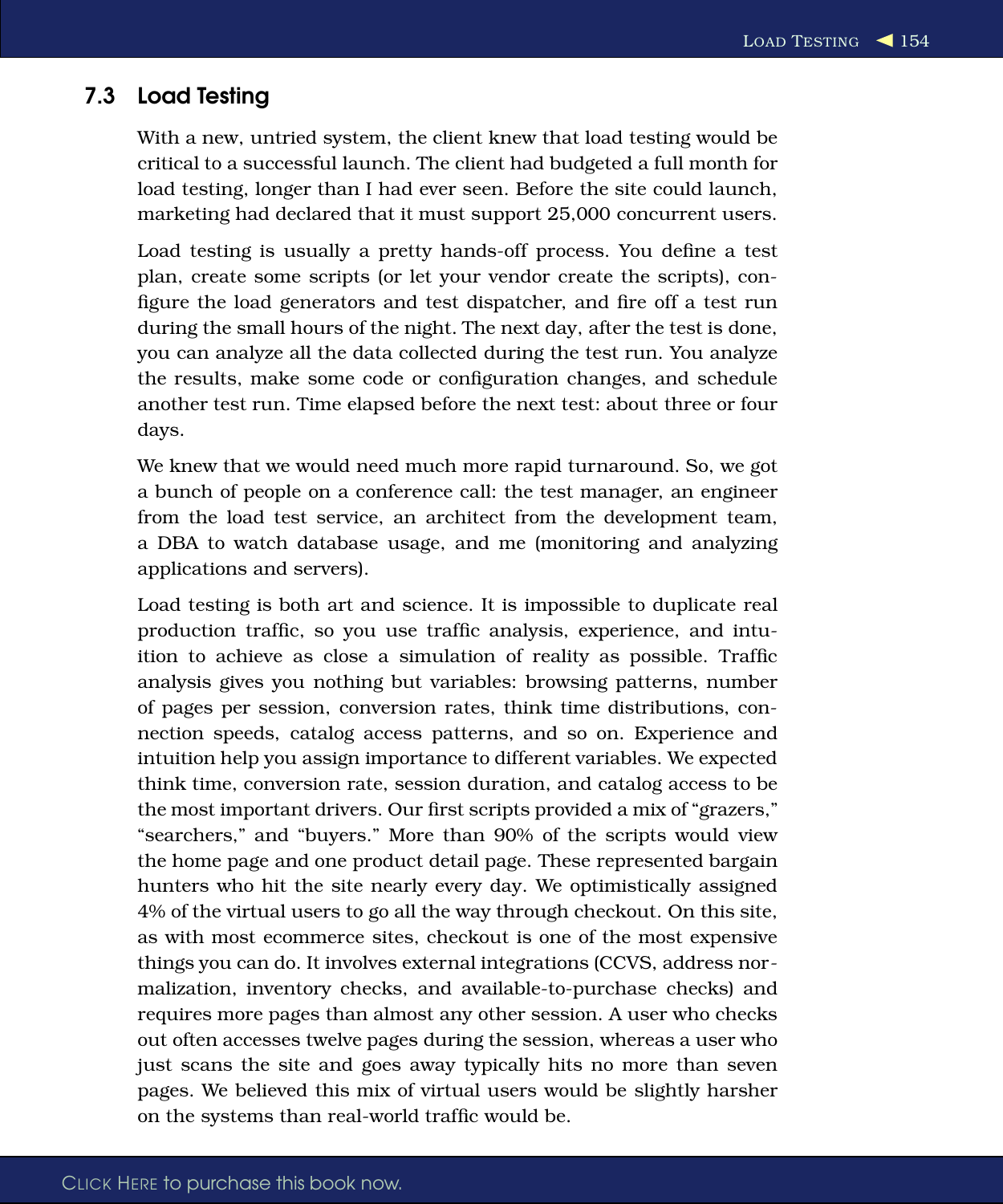### What Is a Concurrent User?

Load testing companies often talk about "concurrent users," when they really mean "bots." Some business sponsors have picked up on the term and use it when they really mean "sessions." There is no such thing as a "concurrent user." Unless you are building a pure two-tier client/server system where users connect directly to the database, the concurrent user is fiction.

Counting concurrent users is a misleading way of judging the capacity of the system. If 100% of the users are viewing the front page and then leaving, your capacity will be much, much higher than if 100% of the users are actually buying something.

You cannot measure the concurrent users. There is no longstanding connection, just a series of discrete impulses. The servers receive this sequence of requests that they tie together by some identifier. This series of requests gets identified with a session—an abstraction to make programming applications easier.



Notice that the user actually goes away at the start of the dead time. The server cannot tell the difference between a user who is never going to click again and one who just has not clicked yet. Therefore, the server applies a timeout. It keeps the session alive for some number of minutes after the user last clicked.

That means the session is absolutely guaranteed to last longer than the user. Counting sessions overestimates the number of users.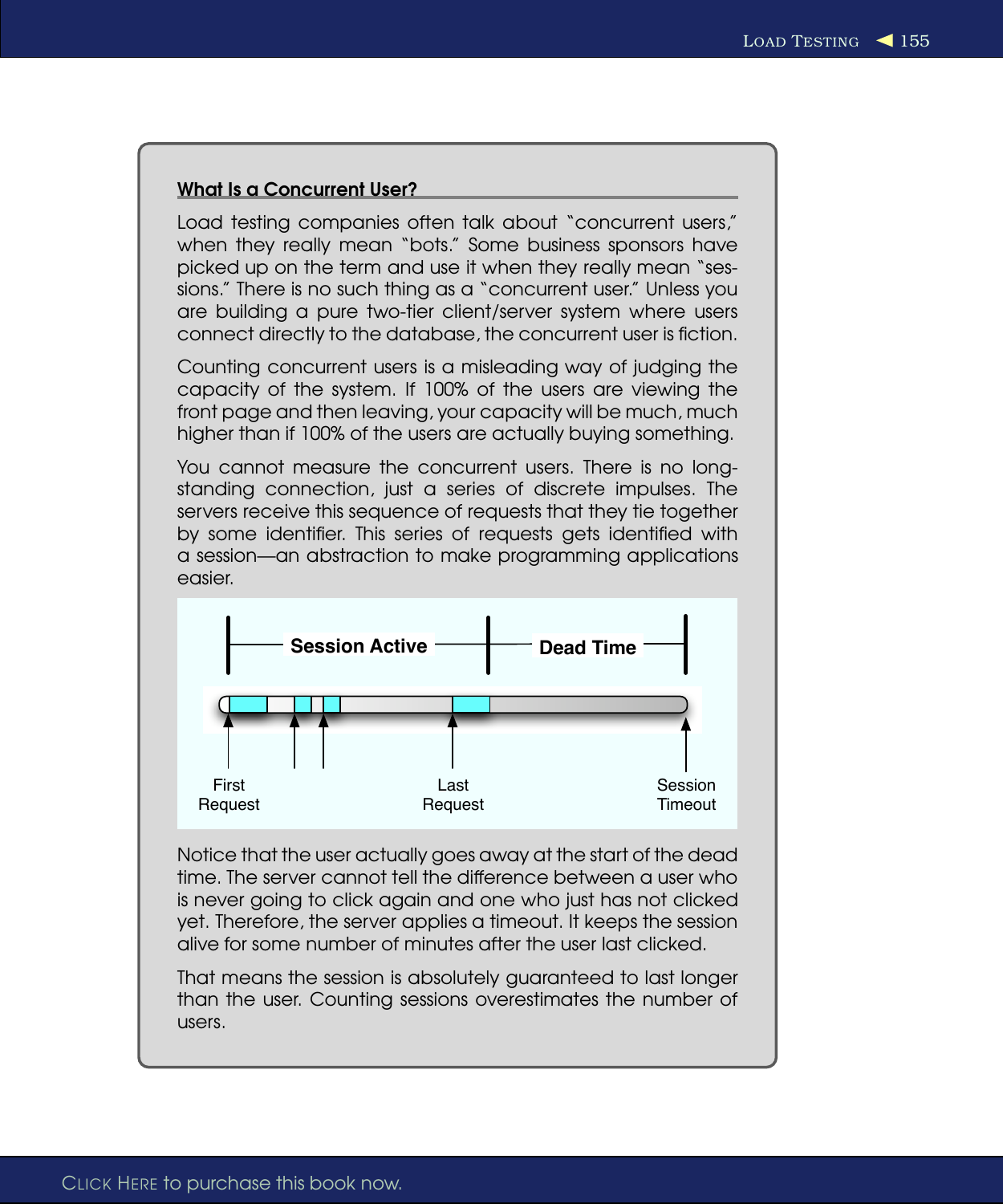

On the first test run, the test had ramped up to only 1,200 concurrent users when the site got completely locked up. Every single application server had to be restarted. Somehow, we needed to improve capacity by twenty times.

We were on that conference call twelve hours a day for the next three months, with many interesting adventures along the way. During one memorable evening, the engineer from the load-testing vendor saw all the Windows machines in their load farm start to download and install some piece of software. The machines were being hacked while we were on the call using them to generate load! On another occasion, it appeared that we were hitting a bandwidth ceiling. Sure enough, some AT&T engineer had noticed that one particular subnet was using "too much" bandwidth, so he capped the link that was generating 80% of our load. But, aside from the potholes and pitfalls, we also made huge improvements to the site. Every day, we found new bottlenecks and capacity limits. We were able to turn configuration changes around during a single day. Code changes took a little longer, but they still got turned around in two or three days.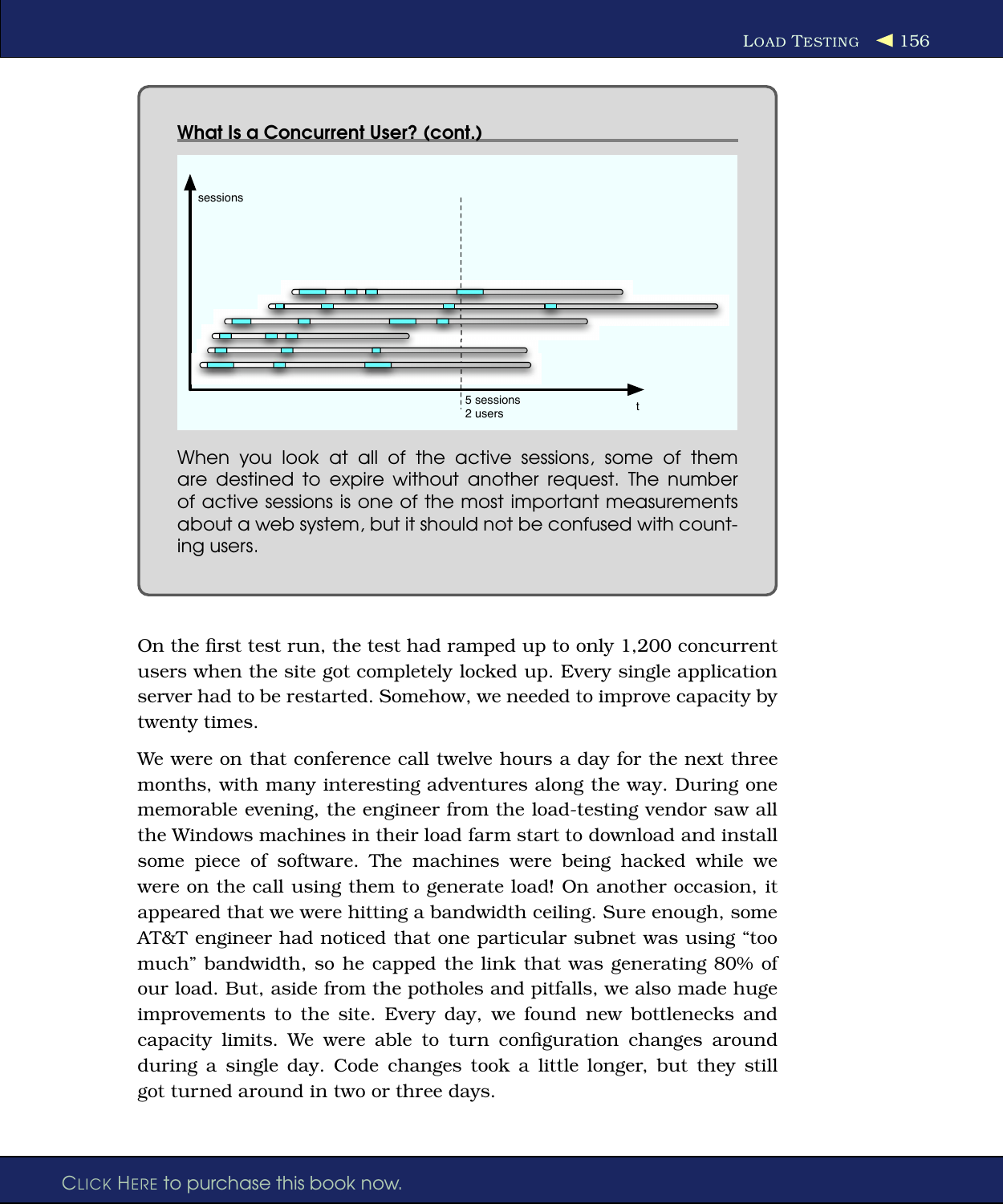We even accomplished a few major architecture changes in less than a week. I'll discuss these improvements in the next chapter.

This early preview of operating the site in production also gave us an opportunity to create scripts, tools, and reports that would soon prove to be vital.

After three months of this testing effort and more than sixty new application builds, we had achieved a tenfold increase in site capacity. It could handle 12,000 active sessions, which we estimated to represent about 10,000 customers at a time (subject to all the caveats about counting customers). Furthermore, when stressed over the 12,000 sessions, the site didn't crash anymore, although it did get a little "flaky." During these three months, marketing had also reassessed their target for launch. They decided they would rather have a slow site than no site. Instead of requiring 25,000 concurrent users, they thought 12,000 sessions would suffice for launch during the slow part of the year. Everyone expected that we would need to make major improvements before the holiday season.

### 7.4 Murder by the Masses

So after all that load testing, what happened on the day of the launch? How could the site crash so badly and *so fast*? Our first thought was that marketing was just way off on their demand estimates. Perhaps the customers had built up anticipation for the new site. That theory died quickly when we found out that customers had never been told the launch date. Maybe there was some misconfiguration or some mismatch between production and the test environment?

The session counts led us almost straight to the problem. It was the number of sessions that killed the site. Sessions are the Achilles heel of every application server. Each session consumes resources, mainly RAM. With ses-

Sessions are the Achilles heel of every application server.

sion replication enabled (it was), each session gets serialized and transmitted to a session backup server after each page request. That meant the sessions were consuming RAM, CPU, and network bandwidth. Where could all the sessions have come from?

Eventually, we realized noise was our biggest problem. All of our load testing was done with scripts that mimicked real users with real browsers. They went from one page to another linked page. The scripts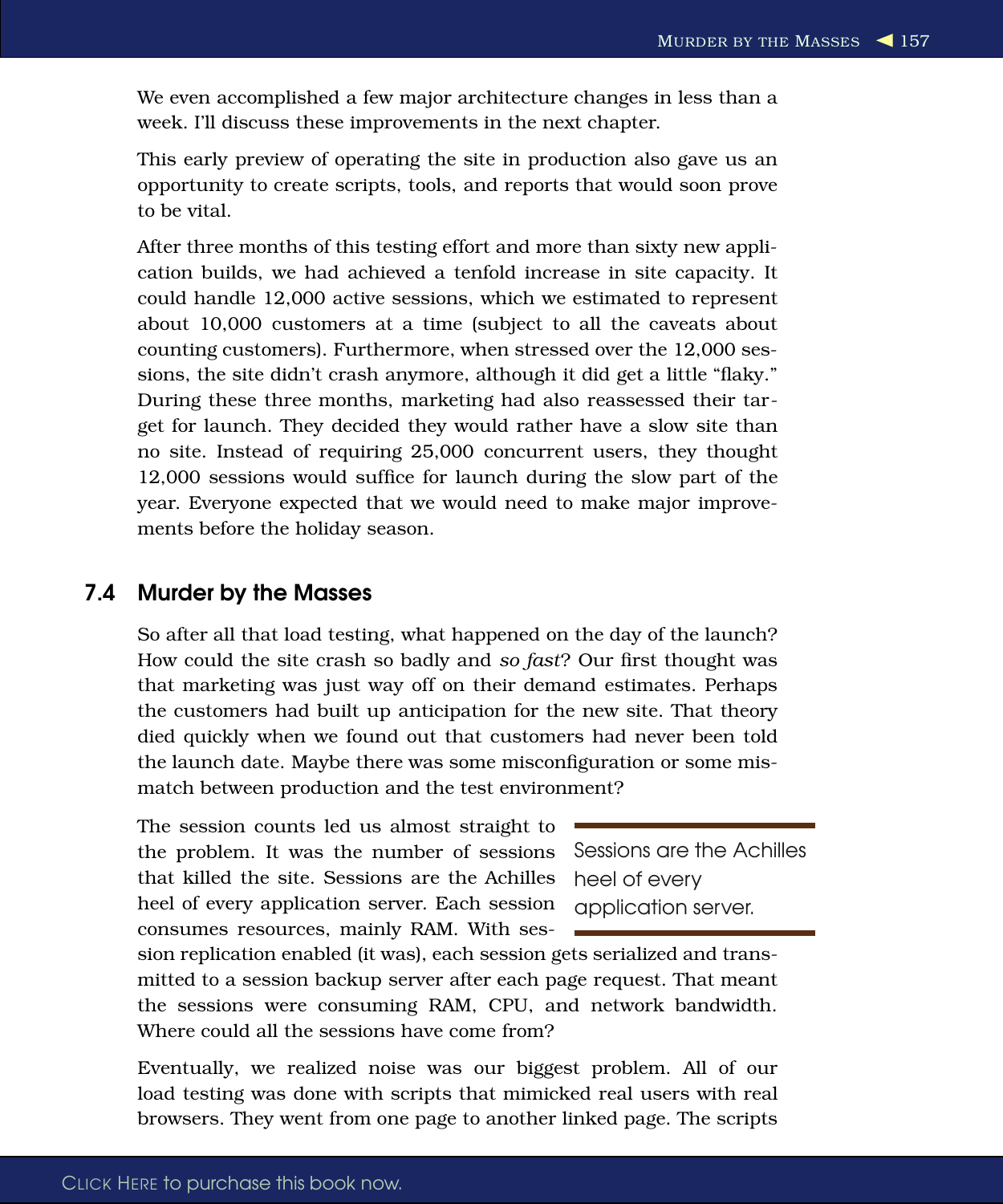all used cookies to track sessions. They were *polite* to the system. In fact, the real world can be rude, crude, and vile.

Things happen in production—bad things that you can't always predict. One of the difficulties we faced came from search engines. Search engines drove something like 40% of visits to the site. Unfortunately, on the day of the switch, they drove customers to old-style URLs. The web servers were configured to send all requests for .html to the application servers (because of the application servers' ability to track and report on sessions). That meant that each customer coming from a search engine was guaranteed to create a session on the app servers, just to serve up a 404 page.

Another huge issue we found was with the search engines spidering the site. Some of the spiders (particularly for the lesser-known search engines) do not keep track of cookies, for legitimate reasons. They do not want to influence marketing data or advertising revenue. The spiders generally expect the site to support session tracking via URL rewriting. Without the cookies, however, they were creating a new session on each page request. That session was then going resident in memory until it expired (thirty minutes). We found one search engine that was creating up to ten sessions per second.

Then there were the scrapers and shopbots. We found nearly a dozen high-volume page scrapers. Some of them were very clever about hiding their origins. One in particular sent page requests from a variety of small subnets to disguise the fact that they were all originating at the same source. In fact, even consecutive requests from the same IP address would use different User-Agent strings to mask the true origin. *User-Agent: an HTTP*

*claim to be some form of* entity, though. These commercial scrapers actually sell a subscription **INSERVICE.** A retailer wanting to keep track of a competitor's prices can *Internet Explorer.*  $ARIN<sup>2</sup>$  can still identify the source IP addresses as belonging to the same subscribe to a report from one of these outfits. It delivers a weekly or daily report of the competitor's items and prices. That's one reason why some sites won't show you a sale price until you put the item in your cart. Of course, none of these scrapers properly handled cookies, so each of them was creating additional sessions.

We also had the amateur shopbots to handle. Several source IPs hit the same product detail page URL from the old site once per minute. It took

*header sent by the browser to identify itself. Nearly all browsers Mozilla, even Microsoft's*

<sup>2.</sup> See <http://www.arin.net>.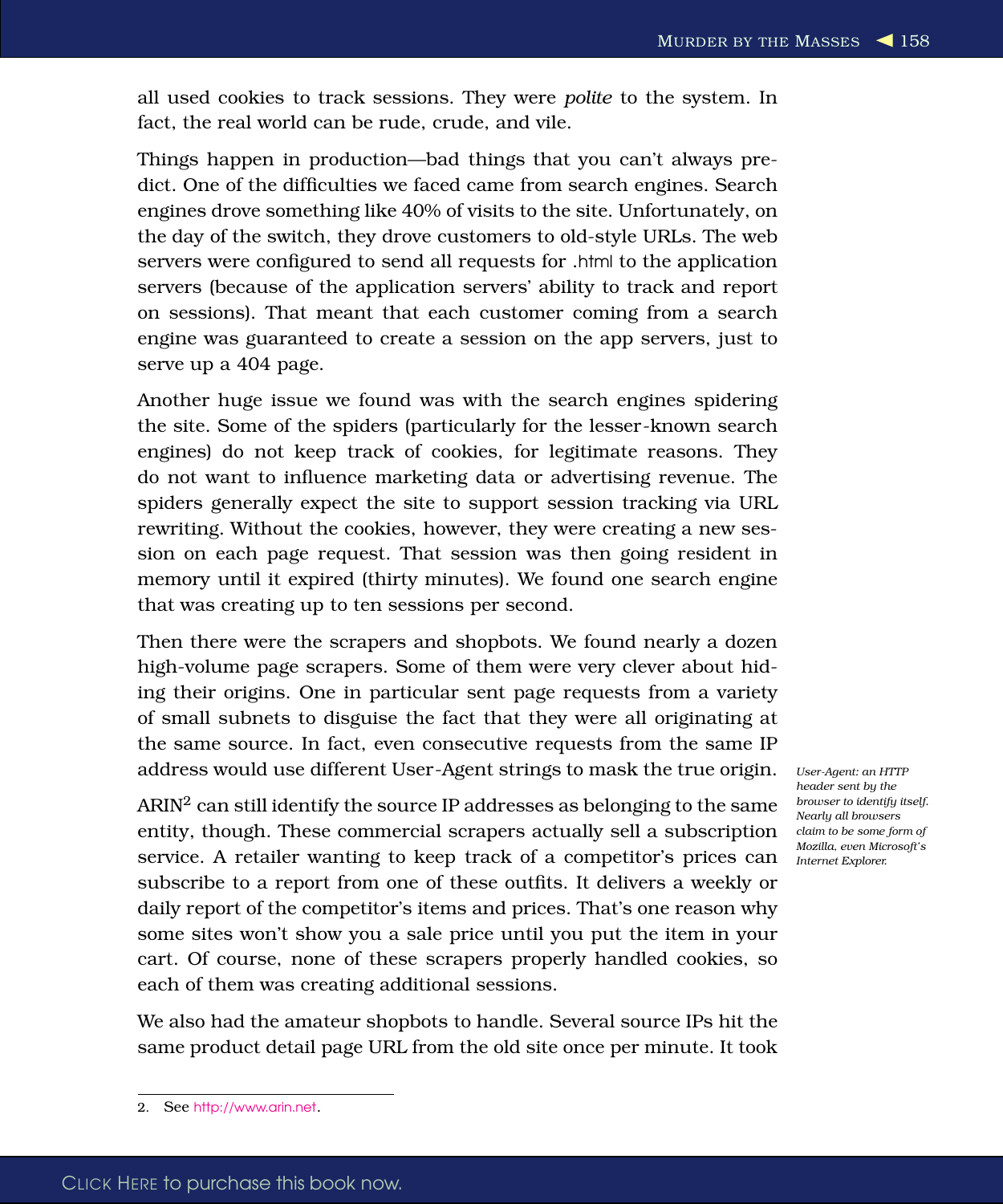us a while to identify the product, which ultimately turned out to be a PlayStation 2. Three years after PS2's famous shortages, scripts were still running to look for the quantity available on the console, which created even *more* sessions.

Finally, there were the sources that we just called "random weird stuff."<sup>3</sup> For example, one computer on a Navy base would show up as a regular browsing session, and then about fifteen minutes after the last legitimate page request, we'd see the last URL get requested again and again. More sessions.

### 7.5 The Testing Gap

Despite the massive load-testing effort, the site still crashed when it confronted the real world. Two things were missing in our testing.

First, we tested the application *the way it was meant to be used*. Test scripts would request one URL, wait for the response, and then request another URL that was present on the response page. None of the loadtesting scripts tried hitting the same URL, without using cookies, 100 times per second. If they had, we probably would have called the test "unrealistic" and ignored that the servers crashed. Since the site used only cookies for session tracking, not URL rewriting, all of our load test scripts used cookies.

In short, all the test scripts obeyed the rules. It would be like an application tester who only ever clicked buttons in the right order. Most testers I've known are perverse enough that if you tell them the "happy path" through the application, that's the *last* thing they'll do. It should be the same with load testing. "Noise" might just bleed away some amount of your capacity, but it could bring your site down.

cut off bad things. When something was going "happy path." Second, the application developers did not build in the kind of safety devices that would wrong, the application would keep sending

Don't just follow the

threads into the danger zone. Like a car crash on a foggy freeway, the new request threads would just pile up into the ones that were already broken or hung.

<sup>3.</sup> OK, we didn't really use the word *stuff*.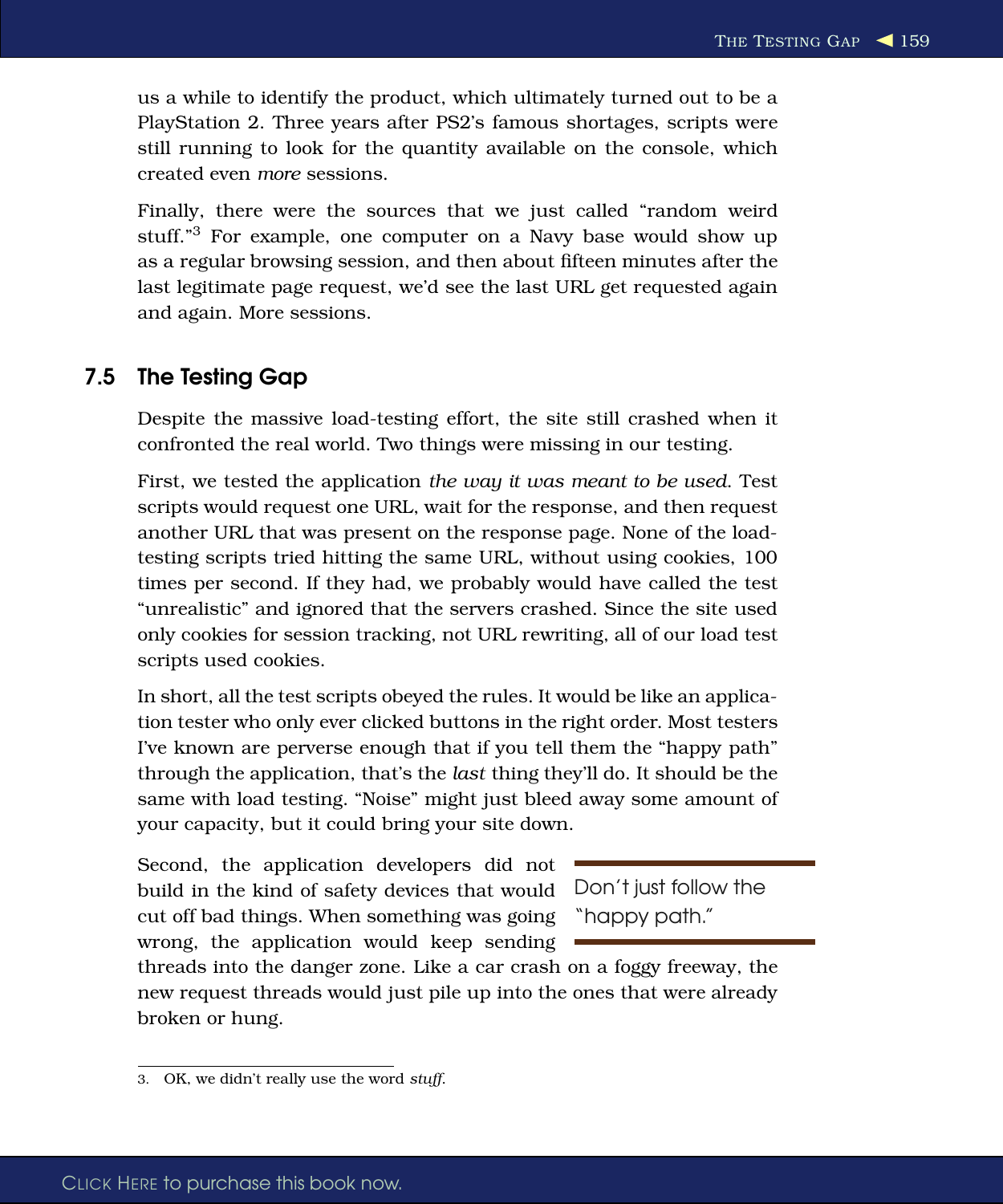### 7.6 Aftermath

The grim march in the days and weeks following launch produced impressive improvements. The CDN's engineers redeemed themselves for their "sneak preview" error before launch. In one day, they used their edge server scripting to help shield the site from some of the worst offenders. They added a gateway page that served three critical capabilities. First, if the requester did not handle cookies properly, the page redirected the browser to a separate page that explained how to enable cookies. Second, we could set a throttle to determine what percentage of new sessions would be allowed. If we set the throttle to 25%, then only 25% of requests for this gateway page would serve the real home page. The rest of the requests would receive a very politely worded message asking them to come back later. Over the next three weeks, we would have an engineer watching the session counts at all times, ready to pull back on the throttle anytime the volume appeared to be getting out of hand. If the servers got completely overloaded, it would take nearly an hour to get back to serving pages, so it was vital to use the throttle to keep them from getting saturated. By the third week, we were able to keep the throttle at 100% all day long. Third, we could block specific IP addresses from hitting the site. Whenever we observed one of the shopbots or request floods, we would add them to the blocked list.

All those things could have been done as part of the application, but in the mad scramble following launch, it was easier and faster to have the CDN handle them for us. We had our own set of rapid changes to pursue.

The home page was completely dynamically generated, from the JavaScript for the drop-down category menus to the product details and even to the link on the bottom of the page for "terms of use." One of the application platform's key selling points was personalization. Marketing was extremely keen on that feature but had not decided how to use it. So, this home page being generated and served up five million times a day was exactly the same every single time it got served. It required more than 1,000 database transactions to build the page. (Even if the data was already cached in memory, a transaction was still created because of the way the platform works.) The JavaScript dropdown menus with nice rollover effects required traversal of eighty-odd categories. Also, traffic analysis showed that a significant percentage of visits per day just hit the main page. Most of them did not present an identification cookie, so personalization wasn't even possible. Still, if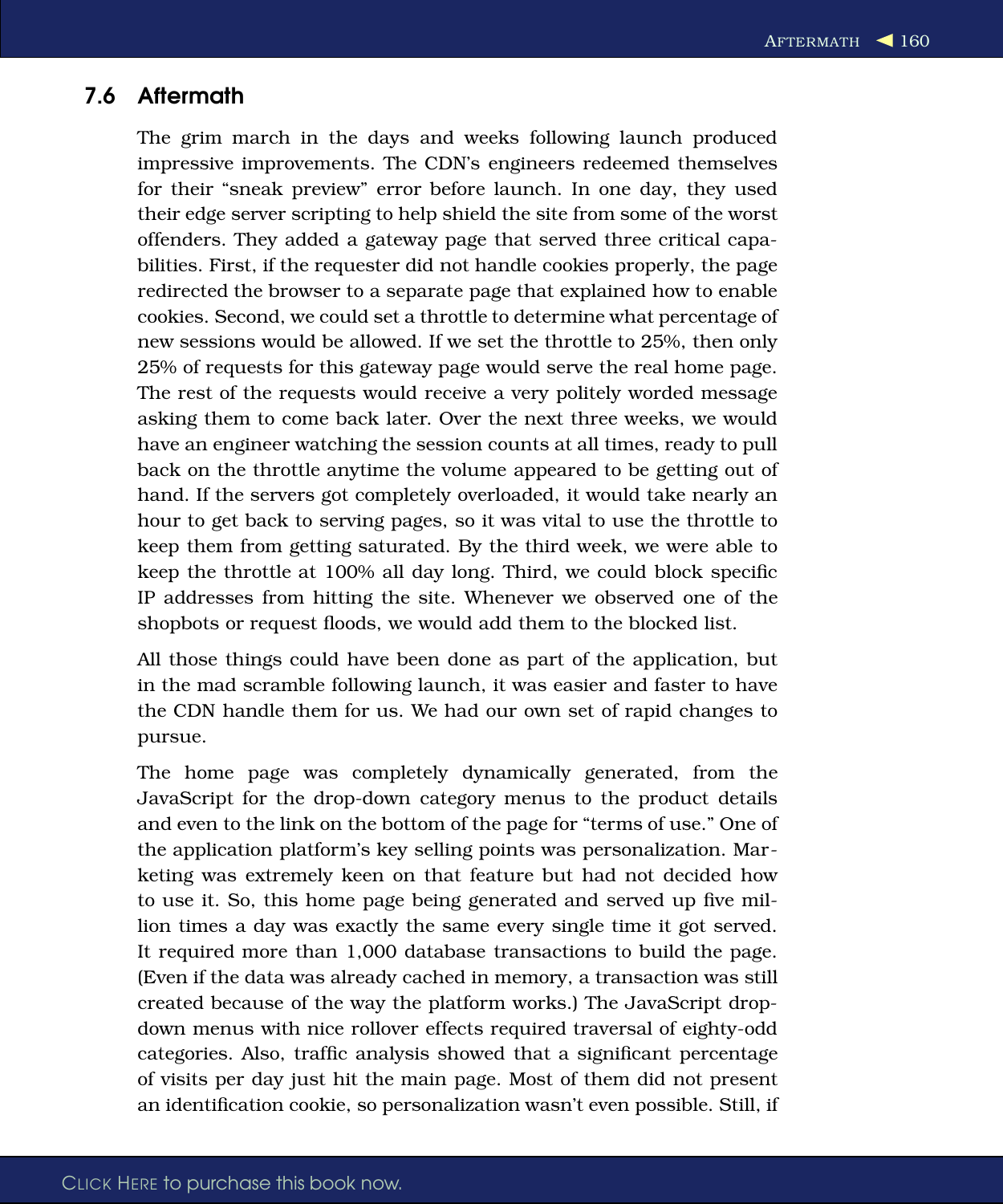the application server got involved in sending the home page, it would take time and create a session that would occupy memory for the next thirty minutes. So, we quickly built some scripts that would make a static copy of the home page and serve that for any unidentified customers.

Have you ever looked at the legal conditions posted on most commerce sites? They say wonderful things like "By viewing this page you have already agreed to the following conditions...." It turns out that those conditions exist for one reason. When the retailer discovers a screen scraper or shopbot, they can sic the lawyers on the offending party. We kept the legal team busy those first few days. After we identified another set of illicit bots hitting the site to scrape content or prices, the lawyers would send cease-and-desist notices; most of the time, the bots would stop. (Like shooing a dog away from the dinner table, though, they always come back—sometimes even in disguise.)

One of the most heroic efforts in that chaotic time happened the week of launch. The IT operations manager identified six extra servers that matched our configuration. They had been requisitioned by a different department but were not in use yet. The manager reallocated them for the commerce site (and presumably ordered replacements) as extra application servers. One of our sysadmins spent a marathon 36-hour shift provisioning them: operating system install, network configuration, filesystem configuration, SAN access, and monitoring. Once he got to that point, we had someone drive him back to his hotel room where he could crash. I was then able to get the application server and applications installed and configured the same day. We doubled the capacity of the application server layer in two days, from bare metal to serving requests.

This particular application server's session failover mechanism is based on serialization. The user's session remains bound to the original server instance, so all new requests go back to the instance that already has the user's session in memory. After every page request, the user's session is serialized and sent over the wire to a "session backup server." The session backup server keeps the sessions in memory. Should the user's original instance go down—deliberately or otherwise—the next request gets directed to a new instance, chosen by the load manager. The new instance then attempts to load the user's session from the session backup server. This mechanism works well (and scales surprisingly well), considering that the sessions are all kept in memory rather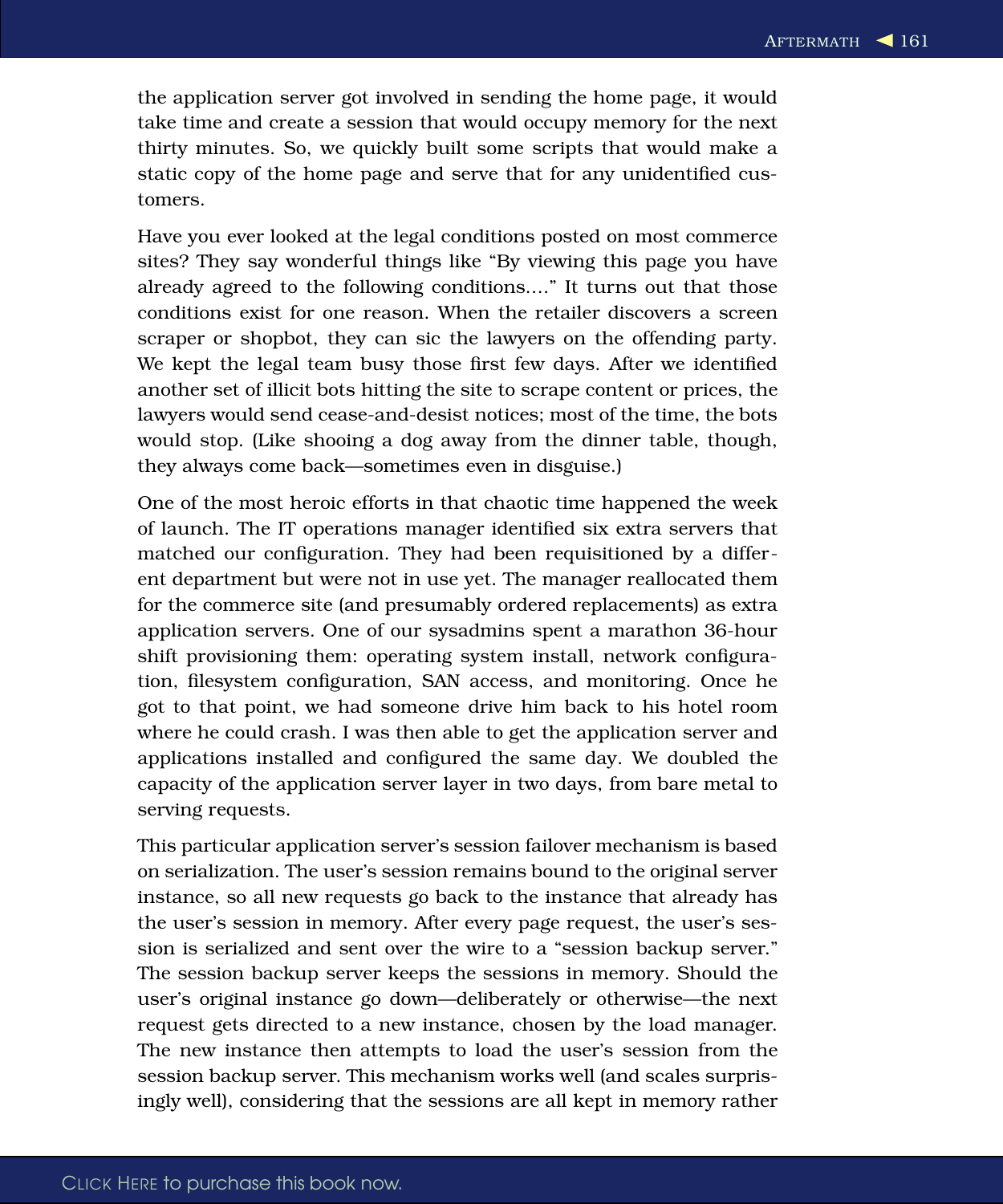than in a database or on disk; that is, it scales well so long as the session data is kept small. For instance, it is common to include the user's ID, her shopping cart ID, and maybe some information about her current search, such as keywords and results page index. It would not be typical to put the entire shopping cart in the session in serialized form or the entire search results (up to 2,000 results). Sadly, that is exactly what we found in the sessions. We had no choice but to turn off session failover.

All these rapid response actions share some common themes. First, nothing is as permanent as a temporary fix. Most of these remained in place for the next year or two. Second, they all cost a tremendous amount of money, mainly in terms of lost revenue. Clearly, customers who get throttled away from the site are less likely to place an order. (At least, they are less likely to place an order at *this* site.) Disabling session failover meant that any user in the checkout process on an instance would not be able to finish checking out when that instance went down. Instead of getting an order confirmation page, for example, they would get sent back to their shopping cart page. Most customers who got sent back to their cart page, when they had been partway through the checkout process, just went away. Making the home page static made personalization difficult, even though it had been one of the original goals of the whole rearchitecture project. The direct cost of doubling the application server hardware is obvious, but it also brought added operational cost. Finally, there is the opportunity cost of spending the next year in remediation projects instead of rolling out new, revenuegenerating features.

The worst part is that no amount of those losses were necessary. It is now more than two years since that site launched. Today, the site handles more than four times the load, on fewer servers, without having gone through a hardware refresh. The software has improved that much. If the site had originally been built the way it is now, the engineers would have been able to join marketing's party and pop a few champagne corks instead of popping fuses.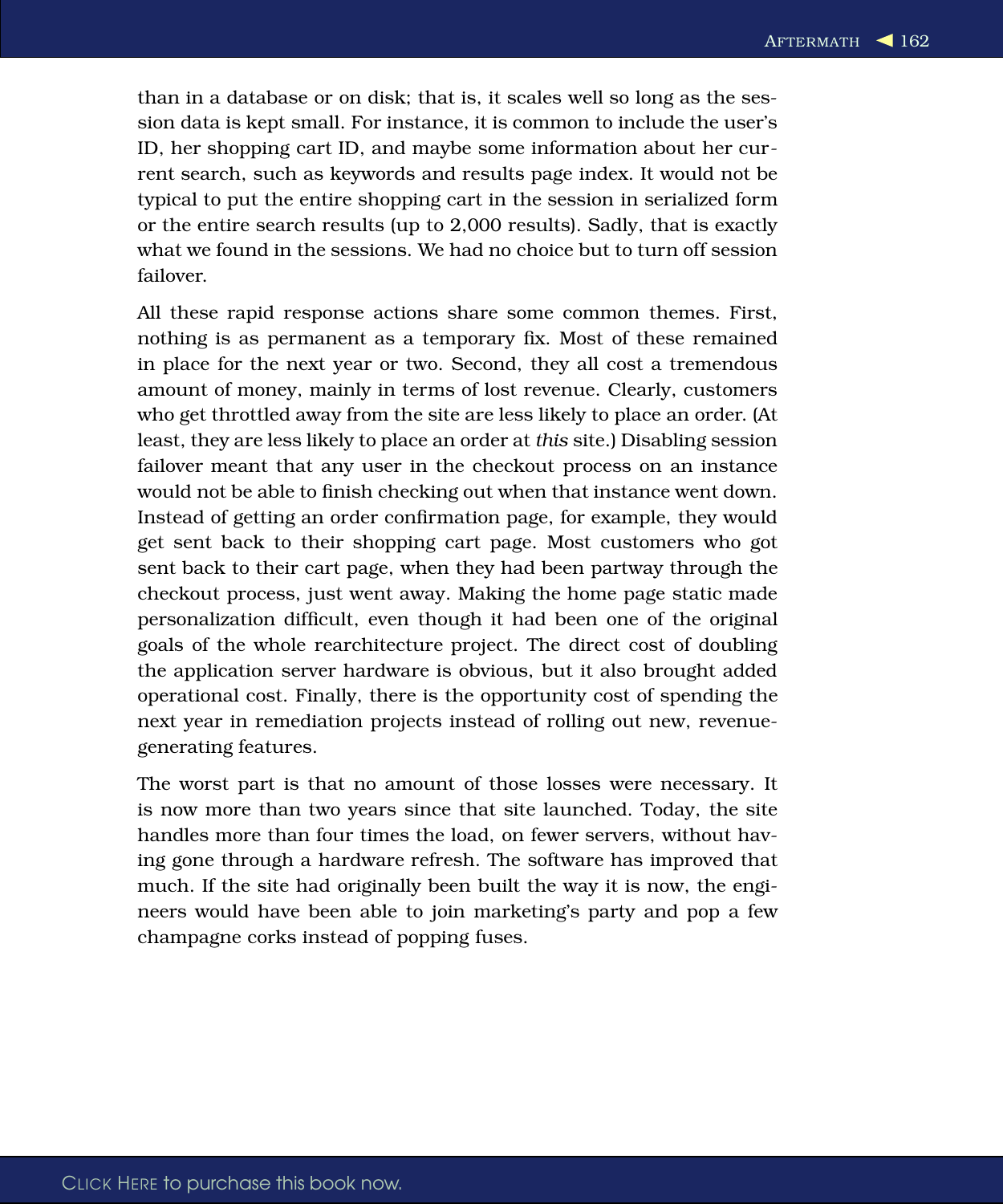## Pragmatic Methodology

Welcome to the Pragmatic Community. We hope you've enjoyed this title.

Do you need to get software out the door? Then you want to see how to *Ship It!* with less fuss and more features.

And if you want to improve your approach to programming, take a look at the pragmatic, effective, *Practices of an Agile Developer*.

### Ship It!

Page after page of solid advice, all tried and tested in the real world. This book offers a collection of tips that show you what tools a successful team has to use, and how to use them well. You'll get quick, easy-to-follow advice on modern techniques and when they should be applied. **You need this book if:** • you're frustrated at lack of progress on your project. • you want to make yourself and your team more valuable. • you've looked at methodologies such as Extreme Programming (XP) and felt they were too, well, extreme. • you've looked at the Rational Unified Process (RUP) or CMM/I methods and cringed at the learning curve and costs. • **you need to get software out the door without excuses.**

### **Ship It! A Practical Guide to Successful Software Projects**

Jared Richardson and Will Gwaltney (200 pages) ISBN: 0-9745140-4-7. \$29.95 <http://pragmaticprogrammer.com/titles/prj>

### Practices of an Agile Developer

Agility is all about using feedback to respond to change. Learn how to • apply the principles of agility throughout the software development process • establish and maintain an agile working environment • deliver what users really want • use personal agile techniques for better coding and debugging • use effective collaborative techniques for better teamwork • move to an agile approach

### **Practices of an Agile Developer: Working in the Real World**

Venkat Subramaniam and Andy Hunt (189 pages) ISBN: 0-9745140-8-X. \$29.95 <http://pragmaticprogrammer.com/titles/pad>